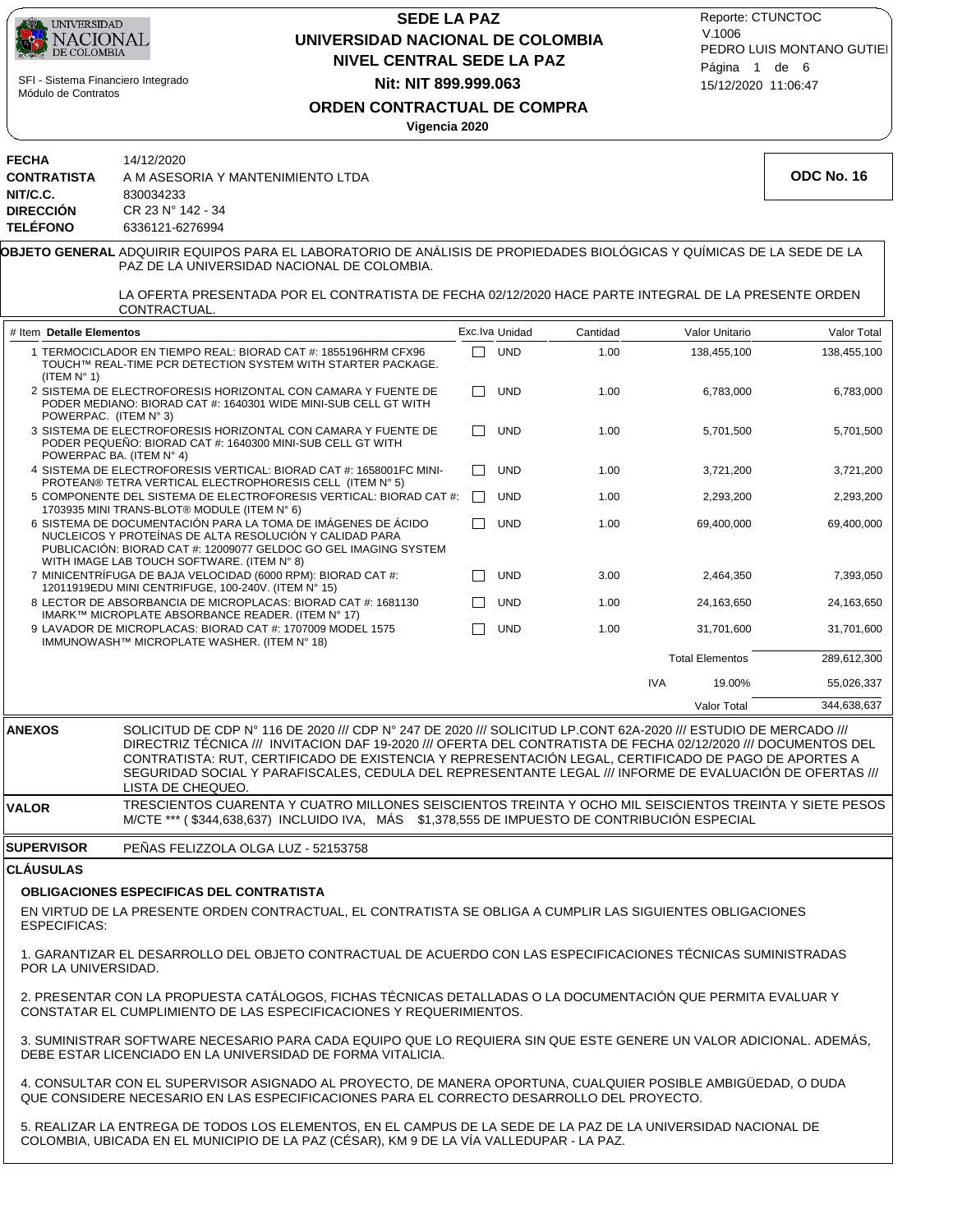

## **NIVEL CENTRAL SEDE LA PAZ SEDE LA PAZ UNIVERSIDAD NACIONAL DE COLOMBIA Nit: NIT 899.999.063**

15/12/2020 11:06:47 PEDRO LUIS MONTANO GUTIEI Reporte: CTUNCTOC V.1006 Página 2 de 6

### **ORDEN CONTRACTUAL DE COMPRA**

**Vigencia 2020**

| <b>FECHA</b>       | 14/12/2020                        |
|--------------------|-----------------------------------|
| <b>CONTRATISTA</b> | A M ASESORIA Y MANTENIMIENTO LTDA |
| NIT/C.C.           | 830034233                         |
| <b>DIRECCIÓN</b>   | CR 23 N° 142 - 34                 |
| <b>TELÉFONO</b>    | 6336121-6276994                   |

**ODC No. 16**

### **OBLIGACIONES ESPECIFICAS DEL CONTRATISTA**

6. ASUMIR EL VALOR DEL TRANSPORTE Y LOS DEMÁS GASTOS CONEXOS NECESARIOS PARA LA ENTREGA DE LOS ELEMENTOS EN EL CAMPUS DE LA SEDE DE LA PAZ DE LA UNIVERSIDAD NACIONAL DE COLOMBIA, UBICADA EN EL MUNICIPIO DE LA PAZ (CÉSAR), KM 9 DE LA VÍA VALLEDUPAR - LA PAZ.

7. ENTREGAR LOS MANUALES DE OPERACIÓN, GUÍAS RÁPIDAS DE MANEJO, Y OTROS QUE SE REQUIERAN PARA EL ADECUADO MANEJO DE LOS EQUIPOS A ADQUIRIR, EN MEDIO FÍSICO Y/O MAGNÉTICO AL MOMENTO DE LA ENTREGA.

8. GARANTIZAR LOS INSUMOS NECESARIOS QUE REQUIERA LA INSTALACIÓN Y/O PUESTA EN FUNCIONAMIENTO DE LOS EQUIPOS Y SUS ACCESORIOS, SIN QUE ESTO LE GENERE COSTOS ADICIONALES A LA UNIVERSIDAD SEGÚN CORRESPONDA.

9. OFRECER GARANTÍA MÍNIMA DE 1 AÑO PARA LOS EQUIPOS, CONTADOS A PARTIR DEL RECIBIDO A SATISFACCIÓN POR PARTE DEL SUPERVISOR.

10. REALIZAR EL MANTENIMIENTO PREVENTIVO QUE DEMANDEN LOS EQUIPOS, AL MENOS DOS (02) CON PERIODICIDAD SEMESTRAL, DURANTE EL TIEMPO DE GARANTÍA, SIN QUE ESTO LE GENERE COSTO ADICIONAL PARA LA UNIVERSIDAD.

11. CAPACITAR AL PERSONAL ASIGNADO POR LA UNIVERSIDAD, EN EL USO Y BUEN MANEJO DE LOS EQUIPOS.

12. EFECTUAR EL CAMBIO DE LOS EQUIPOS O INSUMOS QUE RESULTEN DEFECTUOSOS O QUE SEA ENTREGADO EN MAL ESTADO POR OTRO NUEVO DE IGUALES O SUPERIORES CARACTERÍSTICAS Y EN PERFECTAS CONDICIONES, EN UN PLAZO NO MAYOR A 15 DÍAS HÁBILES.

13. GARANTIZAR QUE LOS EQUIPOS SEAN NUEVOS, NO REMANUFACTURADOS NI REPOTENCIADOS.

14. LA EMPRESA DEBE DEMOSTRAR QUE TIENE EN EL PAÍS OFERTA DE SERVICIOS DE MANTENIMIENTO Y REPARACIÓN DEL EQUIPO.

15. RESPONDER EN FORMA EXCLUSIVA POR EL CUMPLIMIENTO DEL MANUAL DE SEGURIDAD, SALUD OCUPACIONAL Y AMBIENTE PARA CONTRATISTAS DE LA UNIVERSIDAD. ESTE MANUAL PUEDE SER CONSULTADO EN EL SIGUIENTE LINK: HTTP://PERSONAL.UNAL.EDU.CO/FILEADMIN/USER\_UPLOAD/MANUAL\_SEGURIDAD\_SALUD\_OCUPACIONAL\_Y\_AMBIENTE\_CONTRATISTAS\_ UN-DNSO.PDF

16. ABSTENERSE DE INCURRIR EN ACCIONES U OMISIONES QUE CAUSEN DISCRIMINACIÓN, SUFRIMIENTO FÍSICO, PSICOLÓGICO, SEXUAL O PATRIMONIAL, POR RAZONES DE SEXO, GÉNERO U ORIENTACIÓN SEXUAL, EN CUALQUIER PERSONA PERTENECIENTE A LA COMUNIDAD DE LA UNIVERSIDAD NACIONAL DE COLOMBIA O QUE SE ENCUENTRE DENTRO DEL CAMPUS UNIVERSITARIO. EL INCUMPLIMIENTO DE ESTA OBLIGACIÓN ACARREARÁ LAS SANCIONES CONTRACTUALES A QUE HAYA LUGAR EN EL MARCO DEL MANUAL DE CONVENIOS Y CONTRATOS DE LA UNIVERSIDAD NACIONAL DE COLOMBIA Y DE LO DISPUESTO EN LA RESOLUCIÓN DE RECTORÍA 1215 DE 2017.

### **PLAZO**

EL PLAZO DURANTE EL CUAL SE EJECUTARÁ ESTA ORDEN CONTRACTUAL ES DE NOVENTA (90) DÍAS CONTADOS A PARTIR DE LA FECHA DE LEGALIZACIÓN.

### **FORMA DE PAGO**

LA UNIVERSIDAD PAGARÁ EL VALOR PACTADO AL CONTRATISTA, EL CUAL INCLUYE LOS IMPUESTOS, GRAVÁMENES Y CONTRIBUCIONES A QUE HAYA LUGAR O SE DERIVEN DEL MISMO EN UN PAGO, PREVIA PRESENTACIÓN POR PARTE DEL CONTRATISTA DE LA FACTURA, LA CERTIFICACIÓN EN LA QUE CONSTE QUE SE ENCUENTRAN AL DÍA EN EL PAGO DE APORTES A SEGURIDAD SOCIAL Y PARAFISCALES, CONFORME A LO DISPUESTO EN LA LEY 789 DE 2002, INGRESO AL ALMACÉN, Y CONSTANCIA DE CUMPLIMIENTO EXPEDIDA POR EL SUPERVISOR.

### **LUGAR DE EJECUCION**

LA PAZ - CESAR.

### **LUGAR DE ENTREGA**

CAMPUS DE LA SEDE DE LA PAZ, UBICADO EN LA CIUDAD DE LA PAZ CESAR, KIM 2-100 DE LA VIA A VALLEDUPAR.

### **DESTINO**

VICERRECTORÍA SEDE DE LA PAZ.

### **RESPONSABLE DE BIENES ANTE INVENTARIOS (PARA ODC)**

LOS BIENES QUEDARÁN A CARGO DE: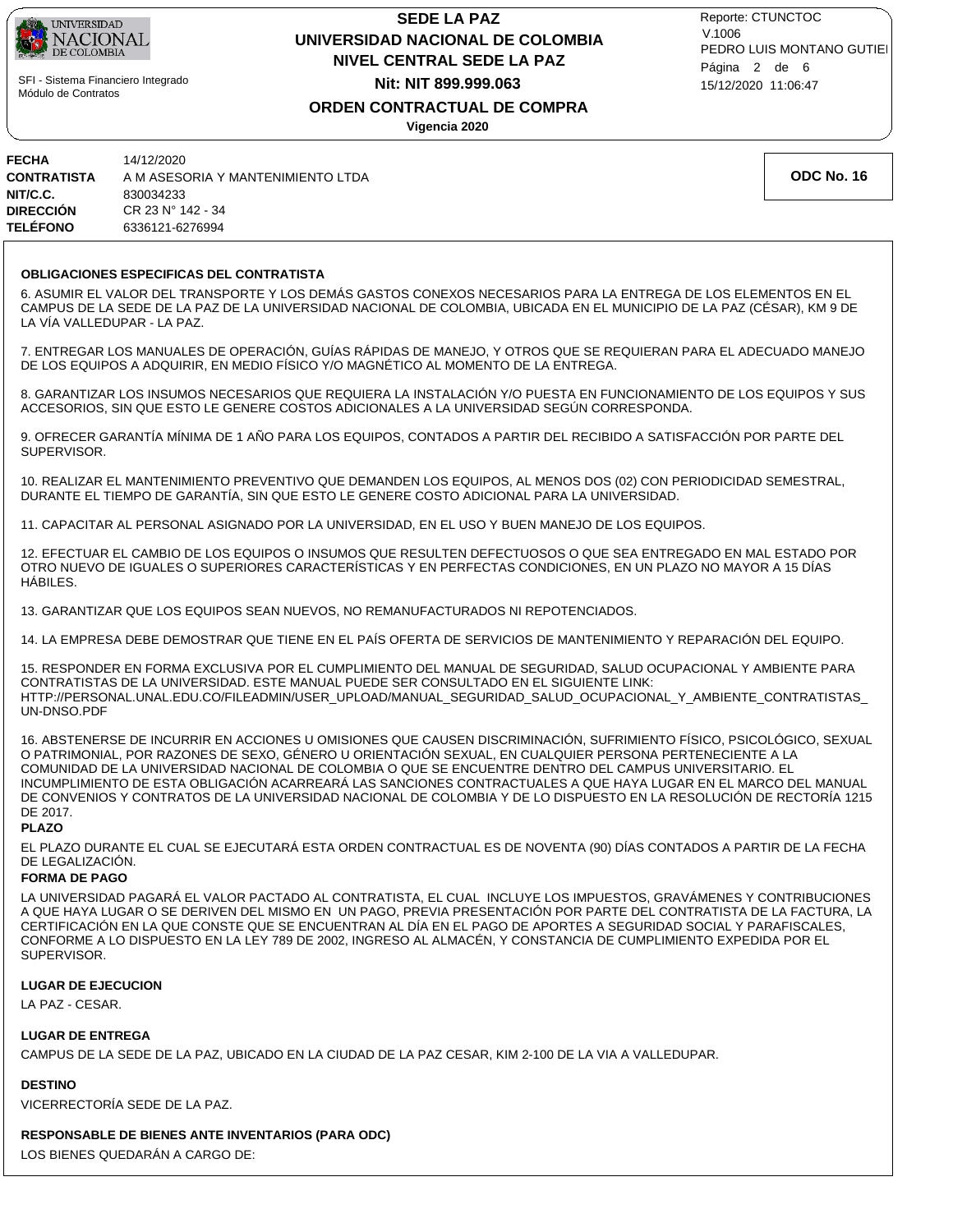

## **NIVEL CENTRAL SEDE LA PAZ SEDE LA PAZ UNIVERSIDAD NACIONAL DE COLOMBIA Nit: NIT 899.999.063**

15/12/2020 11:06:47 PEDRO LUIS MONTANO GUTIEI Reporte: CTUNCTOC V.1006 Página 3 de 6

## **ORDEN CONTRACTUAL DE COMPRA**

**Vigencia 2020**

| FECHA           | 14/12/2020                        |
|-----------------|-----------------------------------|
| CONTRATISTA     | A M ASESORIA Y MANTENIMIENTO LTDA |
| NIT/C.C.        | 830034233                         |
| DIRECCIÓN       | CR 23 N° 142 - 34                 |
| <b>TELÉFONO</b> | 6336121-6276994                   |
|                 |                                   |

**ODC No. 16**

### **RESPONSABLE DE BIENES ANTE INVENTARIOS (PARA ODC)**

OLGA LUZ PEÑAS FELIZZOLA CARGO: DOCENTE C.C. N° 52153758 EMAIL: OLPENASF@UNAL.EDU.CO CELULAR: 3005628161 CAMPUS DE LA SEDE DE LA PAZ BLOQUE 10

### **SUPERVISION/ INTERVENTOR**

EL SUPERVISOR O INTERVENTOR, PARA EJERCER EL ADECUADO SEGUIMIENTO A LA EJECUCION DE LA ORDEN CONTRACTUAL QUE LE HA SIDO ASIGNADA, DEBERA DAR CUMPLIMIENTO A LAS OBLIGACIONES ESTIPULADAS EN LOS ARTICULOS 92 A 94 DEL MANUAL DE CONVENIOS Y CONTRATOS ADOPTADO MEDIANTE RESOLUCION DE RECTORIA NO. 1551 DE 2014, Y LAS DEMAS NORMAS QUE LO COMPLENTEN, ADICIONEN O SUSTITUYAN.

### **INHABILIDADES E INCOMPATIBILIDADES**

EL CONTRATISTA MANIFIESTA EXPRESAMENTE A LA UNIVERSIDAD QUE NO ESTA INCURSO EN NINGUNA CAUSAL INHABILIDAD O INCOMPATIBILIDAD CONTENIDA EN LA CONSTITUCION POLITICA NI EN LA LEY, Y QUE SERAN DE SU EXCLUSIVA RESPONSABILIDAD LAS CONSECUENCIAS QUE SE DERIVEN DE LAS ANTECEDENTES O SOBREVINIENTES.

### **SISTEMA DE SEGURIDAD SOCIAL INTEGRAL Y PARAFISCALES**

LAS PARTES SE COMPROMETEN A CUMPLIR LAS OBLIGACIONES ESTABLECIDAS EN EL ARTICULO 50 DE LA LEY 789 DE 2002, MODIFICADO POR LA LEY 828 DE 2003.

### **PREVENCION DE VIOLENCIAS BASADAS EN GENERO O VIOLENCIA SEXUAL (CONTRATOS, OTROSIS)**

EL CONTRATISTA SE OBLIGA PARA CON LA UNIVERSIDAD A ABSTENERSE DE INCURRIR EN ACCIONES U OMISIONES QUE CAUSEN DISCRIMINACIÓN, SUFRIMIENTO FÍSICO, SICOLÓGICO, SEXUAL O PATRIMONIAL, POR RAZONES DE SEXO, GÉNERO U ORIENTACIÓN SEXUAL, EN CUALQUIER PERSONA PERTENECIENTE A LA COMUNIDAD DE LA UNIVERSIDAD NACIONAL DE COLOMBIA O QUE SE ENCUENTRE DENTRO DEL CAMPUS UNIVERSITARIO.

EL INCUMPLIMIENTO DE LA MENCIONADA CLAUSULA ACARREARÁ LAS SANCIONES CONTRACTUALES A QUE HAYA LUGAR EN EL MARCO DEL MANUAL DE CONVENIOS Y CONTRATOS DE LA UNIVERSIDAD NACIONAL DE COLOMBIA Y DE LO DISPUESTO EN LA RESOLUCIÓN DE RECTORÍA NO. 1215 DE 2017.

### **SISTEMA INTEGRADO DE GESTION ACADEMICA ADTIVA Y AMBIENTAL DE LA UNAL DE COLOMBIA**

EL CONTRATISTA DEBERÁ CONOCER, DAR CUMPLIMIENTO Y APLICAR LOS LINEAMIENTOS Y DOCUMENTACIÓN ASOCIADA AL SISTEMA DE INTEGRADO DE GESTIÓN ACADÉMICA, ADMINISTRATIVA Y AMBIENTAL DE LA UNIVERSIDAD NACIONAL DE COLOMBIA, TALES COMO PROCEDIMIENTOS, FORMATOS, GUÍAS, INSTRUCTIVOS Y DEMÁS HERRAMIENTAS ESTABLECIDAS AL INTERIOR DE LA INSTITUCIÓN.

### **SOLUCION DE CONTROVERSIAS CONTRACTUALES**

ANTES DE ACUDIR A LAS INSTANCIAS JUDICIALES, LAS PARTES BUSCARÁN RESOLVER CUALQUIER DIFERENCIA O DISCREPANCIA SURGIDA CON OCASIÓN DEL PRESENTE CONTRATO, DE FORMA ÁGIL, RÁPIDA Y DIRECTA, MEDIANTE LA APLICACIÓN DE LOS MECANISMOS ALTERNATIVOS DE SOLUCIÓN DE CONFLICTOS, TALES COMO LA CONCILIACIÓN, LA MEDIACIÓN O LA TRANSACCIÓN.

### **SUSPENSION**

EN CASO DE PRESENTARSE LA OCURRENCIA DE HECHOS AJENOS A LA VOLUNTAD DE LAS PARTES, CIRCUNSTANCIAS DE FUERZA MAYOR O CASO FORTUITO, INTERÉS Y CONVENIENCIA MUTUA E INTERÉS PÚBLICO, SE PODRÁ SUSPENDER TEMPORALMENTE LA EJECUCIÓN DEL CONTRATO, PARA LO CUAL EL SUPERVISOR O INTERVENTOR REMITIRÁ AL ORDENADOR DEL GASTO LA SOLICITUD CON UN INFORME QUE JUSTIFIQUE LA NECESIDAD DE SUSPENDER SU EJECUCIÓN Y EL PLAZO REQUERIDO.

EL JEFE DE CONTRATACIÓN RECOMENDARÁ AL ORDENADOR DEL GASTO SOBRE LA ACEPTACIÓN DE LA SUSPENSIÓN DE LA EJECUCIÓN CONTRACTUAL.

EL ORDENADOR DEL GASTO ACEPTARÁ LA SUSPENSIÓN DEL CONTRATO Y PROCEDERÁ A FIRMAR EL DOCUMENTO DE SUSPENSIÓN RESPECTIVA, REMITIÉNDOSE COPIA DE LA MISMA POR PARTE DEL SUPERVISOR O INTERVENTOR A LA COMPAÑÍA ASEGURADORA O BANCO GARANTE (EN CASO QUE APLIQUE).

EL TÉRMINO DE LA SUSPENSIÓN DEBE SER DETERMINADO O DETERMINABLE Y PARA LA REINICIACIÓN DE LA EJECUCIÓN DE LA ORDEN CONTRACTUAL EN EL DOCUMENTO DE SUSPENSIÓN SE ESTIPULARÁ LA FECHA DE REINICIO.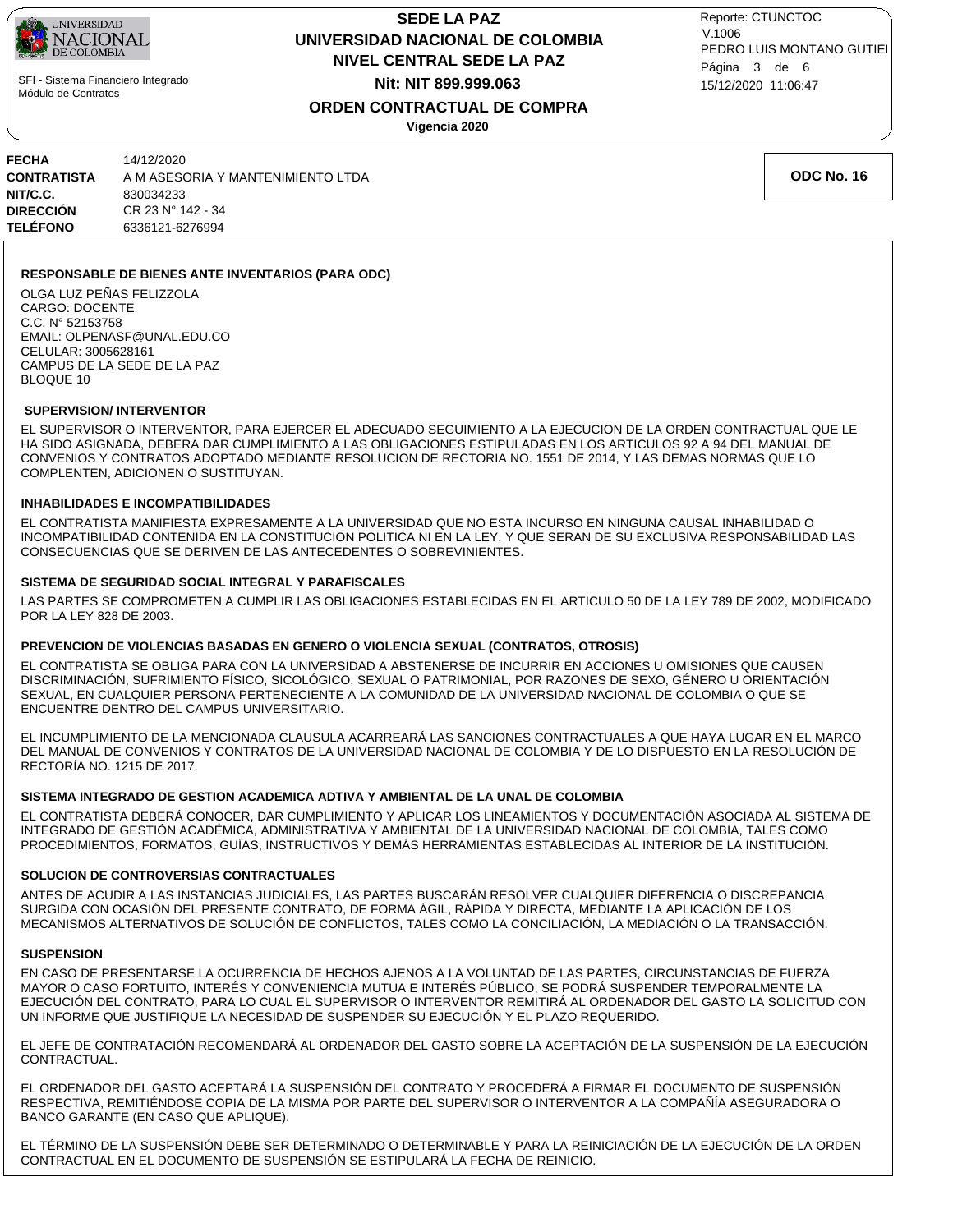

## **NIVEL CENTRAL SEDE LA PAZ SEDE LA PAZ UNIVERSIDAD NACIONAL DE COLOMBIA Nit: NIT 899.999.063**

15/12/2020 11:06:47 PEDRO LUIS MONTANO GUTIEI Reporte: CTUNCTOC V.1006 Página 4 de 6

**ORDEN CONTRACTUAL DE COMPRA**

**Vigencia 2020**

| <b>FECHA</b><br><b>CONTRATISTA</b><br>NIT/C.C.<br><b>DIRECCIÓN</b><br><b>TELÉFONO</b> | 14/12/2020<br>A M ASESORIA Y MANTENIMIENTO LTDA<br>830034233<br>CR 23 N° 142 - 34<br>6336121-6276994 |  |
|---------------------------------------------------------------------------------------|------------------------------------------------------------------------------------------------------|--|
|---------------------------------------------------------------------------------------|------------------------------------------------------------------------------------------------------|--|

### **SUSPENSION**

ES FUNCIÓN DEL SUPERVISOR O INTERVENTOR VERIFICAR QUE UNA VEZ REINICIADA LA EJECUCIÓN CONTRACTUAL EL CONTRATISTA AMPLÍE O PRORROGUE LA VIGENCIA DE LA GARANTÍA PACTADA EN LA ORDEN CONTRACTUAL, EN CASO QUE APLIQUE.

### **CESION**

ES PROHIBIDO AL CONTRATISTA CEDER LA PRESENTE ORDEN CONTRACTUAL EN FORMA TOTAL O PARCIAL, SIN LA PREVIA AUTORIZACIÓN POR ESCRITO DEL ORDENADOR DEL GASTO DE LA UNIVERSIDAD.

### **CONFIDENCIALIDAD Y ACUERDO DE NO REVELACION**

EL CONTRATISTA DEBERÁ MANTENER LA CONFIDENCIALIDAD SOBRE TODA LA INFORMACIÓN DE LA UNIVERSIDAD, QUE PUEDA CONOCER DURANTE EL DESARROLLO DE LA ORDEN CONTRACTUAL Y NO UTILIZARÁ INFORMACIÓN DE LA UNIVERSIDAD PARA LA PRESENTACIÓN DE SU PRODUCTO EN OTRAS ORGANIZACIONES.

LA PROPIEDAD, TITULARIDAD Y RESERVA DE LOS DATOS E INFORMACIÓN ALMACENADA EN LOS REPOSITORIOS DE DATOS QUE SEAN GENERADOS Y/O UTILIZADOS POR EL CONTRATISTA PARA EL CUMPLIMIENTO DE LAS FUNCIONES CONTRACTUALES PACTADAS, PERTENECEN DE FORMA EXCLUSIVA A LA UNIVERSIDAD. EL CONTRATISTA SE COMPROMETE A RESPETARLA, RESERVARLA, NO COPIARLA Y A GUARDAR ABSOLUTA RESERVA SOBRE TODA LA INFORMACIÓN QUE CONOZCA POR SU ACTIVIDAD O QUE LE SEA DADA A CONOCER POR LA UNIVERSIDAD CON OCASIÓN DEL DESARROLLO DEL OBJETO DEL PRESENTE CONTRATO.

PARA ASEGURAR EL CUMPLIMIENTO DE LA OBLIGACIÓN ESTIPULADA EN ESTA CLÁUSULA, EL CONTRATISTA SE OBLIGA A DEVOLVER DE INMEDIATO AL INTERVENTOR Y/O SUPERVISOR DESIGNADO POR LA UNIVERSIDAD, TODA LA INFORMACIÓN FACILITADA PARA LA PRESTACIÓN DEL OBJETO CONTRACTUAL, EN LA MEDIDA EN QUE YA NO RESULTE NECESARIA EN LA EJECUCIÓN DEL MISMO? ABSTENIÉNDOSE DE MANTENER COPIA PARCIAL O TOTAL DE LA INFORMACIÓN Y DOCUMENTOS OBTENIDOS O GENERADOS CON OCASIÓN DE LA RELACIÓN CONTRACTUAL AL VENCIMIENTO DEL PLAZO DE DURACIÓN. EN TODO CASO SI EL CONTRATISTA UTILIZA LA INFORMACIÓN PARA SU PROPIO PROVECHO DISTINTO AL OBJETO CONTRACTUAL O PARA ENTREGARLA O DARLA A CONOCER A TERCEROS, DEBERÁ INDEMNIZAR A LA UNIVERSIDAD Y RESPONDER A LOS TERCEROS POR TODOS LOS PERJUICIOS OCASIONADOS, SIN MENOSCABO DE LAS ACCIONES LEGALES A QUE HAYA LUGAR.

### **SUBCONTRATACION**

CUALQUIER SUBCONTRATACION QUE EL CONTRATISTA PRETENDA HACER PARA LA EJECUCION DE LA ORDEN CONTRACTUAL, DEBERA SER APROBADA PREVIAMENTE Y POR ESCRITO POR LA UNIVERSIDAD.

EL CONTRATISTA SERA RESPONSABLE DEL CUMPLIMIENTO POR PARTE DE SUS SUBCONTRATISTAS, DE LAS EXIGENCIAS COMERCIALES, ECONOMICAS Y JURIDICAS ESTABLECIDAS POR LA UNIVERSIDAD, Y EN CONSECUENCIA SERA RESPONSABLE SOLIDARIAMENTE CON EL SUBCONTRATISTA POR LOS PERJUICIOS DE TODA INDOLE QUE LA UNIVERSIDAD, SUS CLIENTES O USUARIOS PUEDAN SUFRIR COMO CONSECUENCIA DE LA LABOR DEL SUBCONTRATISTA.

LOS SUBCONTRATOS NO EXIMIRAN AL CONTRATISTA DE SUS RESPONSABILIDADES CONTRACTUALES NI LAS ATENUARA. LA UNIVERSIDAD NO ASUMIRA NINGUNA OBLIGACION DIRECTA O INDIRECTA CON EL SUBCONTRATISTA, NI ESTA EN LA OBLIGACION DE TENER NINGUN CONTACTO O ENTENDIMIENTO CON LOS SUBCONTRATISTAS, SIENDO EL CONTRATISTA EL DIRECTAMENTE OBLIGADO A RESPONDER ANTE LA UNIVERSIDAD POR LA ACTIVIDAD SUBCONTRATADA COMO SI EL FUERE EL DIRECTO EJECUTOR DE LA MISMA; EN LOS SUBCONTRATOS SE DEBERA CONSIGNAR EXPRESAMENTE ESTA CIRCUNSTANCIA.

EN TODO CASO LA UNIVERSIDAD SE RESERVA EL DERECHO DE EXIGIRLE AL CONTRATISTA, DE SER PROCEDENTE, QUE REASUMA EL CUMPLIMIENTO DE LA OBLIGACION SUBCONTRATADA, O EL CAMBIO DEL SUBCONTRATISTA, SIN QUE SE DERIVE RESPONSABILIDAD DE NINGUNA CLASE PARA LA UNIVERSIDAD. EN TAL EVENTO, EL CONTRATISTA DEBERA PROCEDER DENTRO DE LOS QUINCE (15) DIAS CALENDARIOS SIGUIENTES A LA COMUNICACION DE LA UNIVERSIDAD.

### **EXCLUSION DE RELACION LABORAL Y AUTONOMIA**

LA PRESENTE ORDEN CONTRACTUAL LA EJECUTA EL CONTRATISTA CON PLENA AUTONOMIA Y NO GENERA RELACION LABORAL ENTRE LA UNIVERSIDAD CON EL CONTRATISTA NI CON EL PERSONAL QUE ESTE DESIGNE PARA EL CUMPLIMIENTO DEL OBJETO CONTRACTUAL. TODO EL PERSONAL DEL CONTRATISTA DEBERA ESTAR VINCULADO EN FORMA TAL QUE SE GARANTICE SU DISPONIBILIDAD PARA LA EJECUCION OPORTUNA DE LAS DISTINTAS ACTIVIDADES DE LA ORDEN CONTRACTUAL.

### **MULTAS**

EN CASO DE QUE EL CONTRATISTA INCURRA EN INCUMPLIMIENTO PARCIAL DE LAS OBLIGACIONES DERIVADAS DE LA PRESENTE ORDEN CONTRACTUAL, LA UNIVERSIDAD, MEDIANTE RESOLUCION MOTIVADA QUE PRESTARA MERITO EJECUTIVO, PODRA IMPONER MULTAS DIARIAS, A RAZÓN DEL 0,01% DEL VALOR CONTRACTUAL DE LA OBLIGACIÓN O PARTE INCUMPLIDA, MIENTRAS PERSISTA EL INCUMPLIMIENTO, SIN QUE SUMADAS SUPEREN EL 20% DEL VALOR DE LA ORDEN CONTRACTUAL O CONTRATO.

### **CLAUSULA PENAL**

SE PACTA COMO CLÁUSULA PENAL PECUNIARIA LA SUMA EQUIVALENTE AL VEINTE POR CIENTO (20%) DEL VALOR TOTAL DEL CONTRATO, LA CUAL SE HARÁ EFECTIVA POR PARTE DE LA UNIVERSIDAD, EN CASO DE ATRASO O INCUMPLIMIENTO POR PARTE DEL CONTRATISTA DE CUALQUIERA DE LAS OBLIGACIONES SURGIDAS DEL PRESENTE CONTRATO. DICHA SUMA PODRÁ SER TOMADA

**ODC No. 16**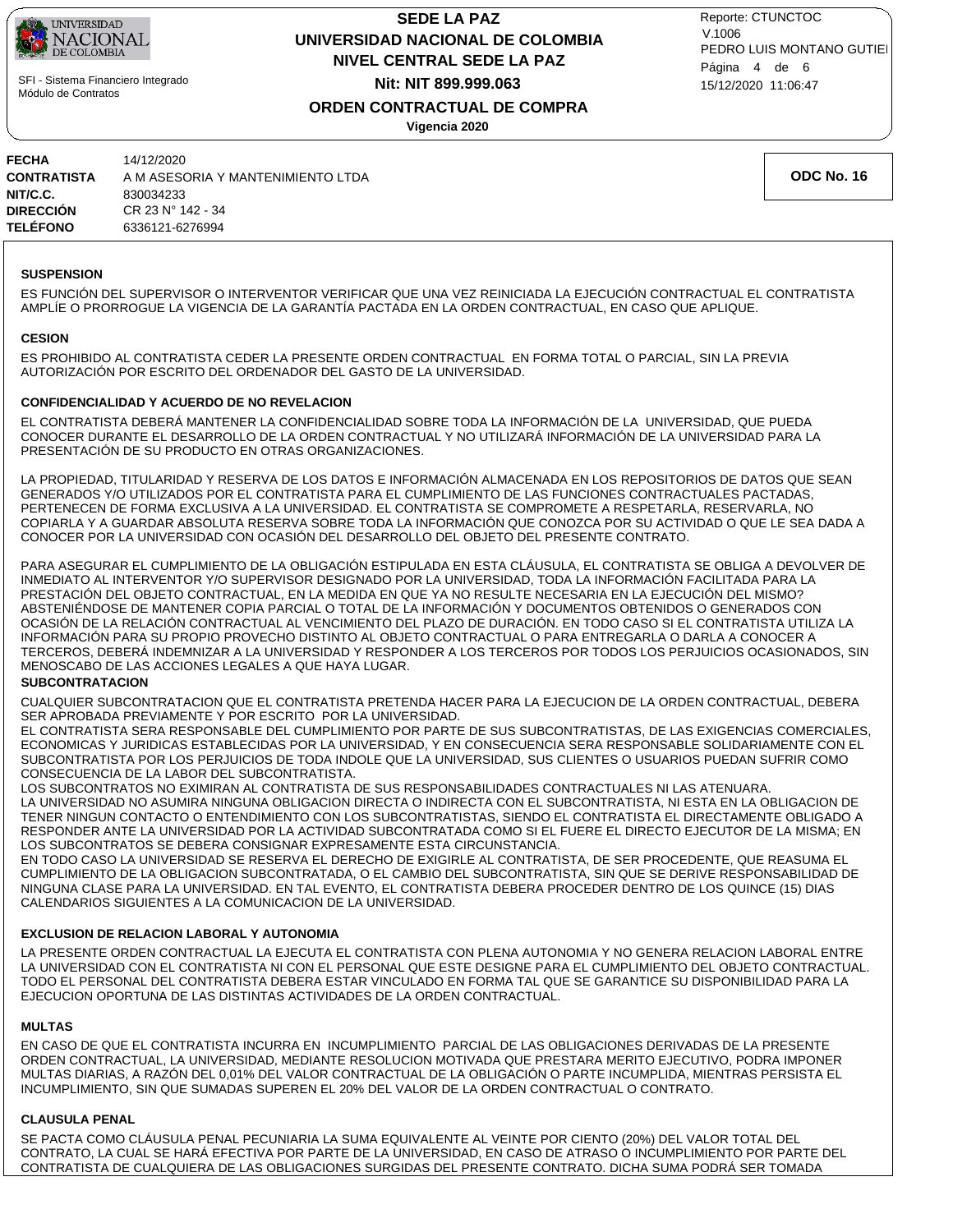

## **NIVEL CENTRAL SEDE LA PAZ SEDE LA PAZ UNIVERSIDAD NACIONAL DE COLOMBIA Nit: NIT 899.999.063**

15/12/2020 11:06:47 PEDRO LUIS MONTANO GUTIEI Reporte: CTUNCTOC V.1006 Página 5 de 6

# **ORDEN CONTRACTUAL DE COMPRA**

**Vigencia 2020**

| <b>FECHA</b><br><b>CONTRATISTA</b> | 14/12/2020<br>A M ASESORIA Y MANTENIMIENTO I TDA |
|------------------------------------|--------------------------------------------------|
| NIT/C.C.                           | 830034233                                        |
| <b>DIRECCIÓN</b>                   | CR 23 N° 142 - 34                                |
| <b>TELÉFONO</b>                    | 6336121-6276994                                  |
|                                    |                                                  |

### **CLAUSULA PENAL**

DIRECTAMENTE DE LAS GARANTÍAS, O DE SER EL CASO, SE COBRARÁ POR JURISDICCIÓN COACTIVA.

### **CADUCIDAD**

LA UNIVERSIDAD PODRA DAR POR TERMINADA UNA ORDEN CONTRACTUAL Y ORDENAR SU LIQUIDACION, EN AQUELLOS CASOS EN LOS CUALES ADVIERTA QUE HAY CLARAS EVIDENCIAS DE QUE EL CONTRATISTA ESTA INCUMPLIENDO CON LAS OBLIGACIONES CONTRACTUALES Y QUE ESTA CIRCUNSTANCIA AFECTA DE MANERA GRAVE Y DIRECTA LA EJECUCION DE LA MISMA, HASTA EL PUNTO DE CONSIDERAR QUE SE PUEDE PRESENTAR SU PARALISIS. LA DECLARATORIA DE CADUCIDAD SEA CONSTITUTIVA DEL SINIESTRO DE INCUMPLIMIENTO.

### **GARANTIA**

EL CONTRATISTA CONSTITUIRÁ POR SU CUENTA Y A FAVOR DE LA UNIVERSIDAD NACIONAL DE COLOMBIA, UNA PÓLIZA DE SEGURO O GARANTÍA QUE AMPARE LOS SIGUIENTES RIESGOS:

A) CUMPLIMIENTO DE LAS OBLIGACIONES DERIVADAS DE LA CELEBRACIÓN DEL CONTRATO: EN CUANTÍA MÍNIMA EQUIVALENTE AL VEINTE POR CIENTO (20%) DEL VALOR TOTAL DE LA ORDEN CONTRACTUAL Y CON VIGENCIA IGUAL AL PLAZO DE LA MISMA Y SEIS (6) MESES MÁS.

B) CALIDAD Y CORRECTO FUNCIONAMIENTO DE LOS BIENES: POR CUANTIA MINIMA EQUIVALENTE AL VEINTE POR CIENTO (20%) DEL VALOR TOTAL DE LA ORDEN CONTRACTUAL Y CON VIGENCIA MINIMO DE UN (1) AÑO CONTADO A PARTIR DE LA FECHA DE SUSCRIPCION DEL ACTA DE RECIBO A SATISFACCION DEL BIEN.

### **PERFECCIONAMIENTO, LEGALIZACION Y EJECUCION(SUPERIOR)**

LA PRESENTE ORDEN CONTRACTUAL SE PERFECCIONA CON LA SUSCRIPCIÓN DE LAS PARTES Y EL REGISTRO PRESUPUESTAL.

PARA SU LEGALIZACIÓN SE REQUIERE LA CONSTITUCIÓN POR PARTE DEL CONTRATISTA DE LA GARANTÍA EXIGIDA, Y APROBACIÓN DE LA MISMA POR PARTE DE LA UNIVERSIDAD.

CON EL CUMPLIMIENTO Y APROBACIÓN DE LOS ANTERIORES REQUISITOS Y LOS DEMÁS PACTADOS EN LA PRESENTE ORDEN CONTRACTUAL, PODRÁ DARSE INICIO A SU EJECUCIÓN.

SERÁ RESPONSABILIDAD DEL JEFE DE CONTRATACIÓN O QUIEN HAGA SUS VECES INFORMAR AL SUPERVISOR O INTERVENTOR Y AL CONTRATISTA, A TRAVÉS DE CUALQUIER MEDIO ESCRITO, LA FECHA A PARTIR DE LA CUAL SE HAN CUMPLIDO TODOS LOS REQUISITOS DE PERFECCIONAMIENTO, LEGALIZACIÓN Y EJECUCIÓN.

### **RECOMENDACION AL ORDENADOR DEL GASTO**

JULIO CESAR CAMACHO ESGUERRA, EN SU CALIDAD DE DIRECTOR ADMINISTRATIVO Y FINANCIERO DE LA SEDE DE LA PAZ, PREVIA VERIFICACIÓN DEL CUMPLIMIENTO DE LOS REQUISITOS, DOCUMENTOS Y PROCEDIMIENTOS EXIGIDOS POR LA NORMATIVIDAD VIGENTE EN LA UNIVERSIDAD, RECOMIENDA AL ORDENADOR DEL GASTO LA SUSCRIPCIÓN DE LA PRESENTE ORDEN CONTRACTUAL CON EL PROPONENTE SELECCIONADO.

|                    | <b>REGISTRO PRESUPUESTAL</b>                                                                                                   |                                        | Vigencia Rese.   | 2020     | Número | 515         |                |            |      |   |       |                |
|--------------------|--------------------------------------------------------------------------------------------------------------------------------|----------------------------------------|------------------|----------|--------|-------------|----------------|------------|------|---|-------|----------------|
| ODC<br>Tipo        | ORDENES DE COMPRA<br>Proyecto 901010121841-VIGENCIA 2020 PRESUPUESTO DE FUNCIONAMIENTO SEDE DE LA PAZ                          |                                        |                  | Vigencia |        | 2020 Número | 16             |            | Acta | 0 | Fecha | 15/12/2020     |
| Area               |                                                                                                                                | Imputación                             |                  |          |        |             | <b>Recurso</b> |            |      |   |       | Valor          |
| 201010101          | <b>VICERECTORIA SEDE</b><br>LA PAZ                                                                                             | 250010020101001 Compra de equipo<br>01 |                  |          |        |             | 18             | NACIÓN GMF |      |   |       | 344,638,637.00 |
| 201010101          | <b>VICERECTORIA SEDE</b><br>LA PAZ                                                                                             | 250010020101001 Compra de equipo<br>01 |                  |          |        |             | 18             | NACIÓN GMF |      |   |       | 1,378,555.00   |
|                    | <b>DISPONIBILIDAD PRESUPUESTAL</b>                                                                                             |                                        |                  |          |        |             |                |            |      |   |       |                |
| Tipo<br><b>CDP</b> | CERTIFICADO DE DISPONIBILIDAD PRESUPUESTAL<br>Proyecto 901010121841-VIGENCIA 2020 PRESUPUESTO DE FUNCIONAMIENTO SEDE DE LA PAZ |                                        |                  | Vigencia | 2020   | Número      | 247            |            | Acta | 0 | Fecha | 26/11/2020     |
| Area               |                                                                                                                                | Imputación                             |                  |          |        |             | Recurso        |            |      |   |       | Valor          |
| 201010101          | <b>VICERECTORIA SEDE</b><br>LA PAZ                                                                                             | 250010020101001<br>01                  | Compra de equipo |          |        |             | 18             | NACIÓN GMF |      |   |       | 2,696,029.00   |
| 201010101          | <b>VICERECTORIA SEDE</b><br>LA PAZ                                                                                             | 250010020101001 Compra de equipo<br>01 |                  |          |        |             | 18             | NACIÓN GMF |      |   |       | 674,007,137.00 |

**ODC No. 16**